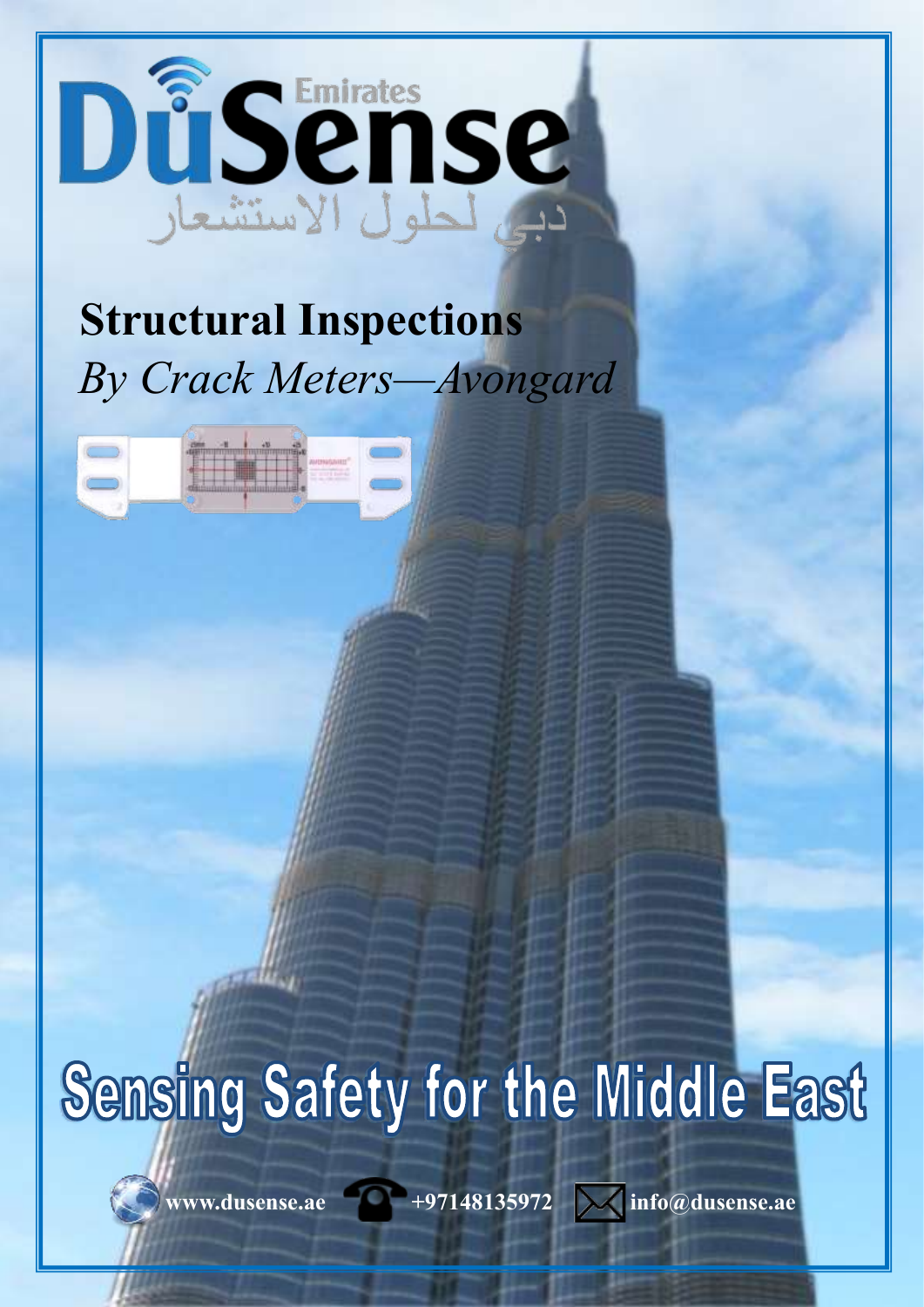

# **AVONGARD**



Tell-Tales crack meters are suitable for use on both on internal and external cracks.

Most buildings crack at some time during their service life. Usually the cracks are little consequence but they may be the first indication of a serious defect. Monitoring the changes in crack width across a crack helps determine the cause of cracking and decide what remedial work should be specified.

**Du**Sense is a Dubai based company specialized in High-Tech instrumentation Systems for the Construction and Structural Monitoring Markets.

**Du**Sense is Middle-East Agent to supply a range of products for monitoring the movement of cracks in buildings and civil engineering structures.

We can offer you via our Dubai office the complete service from designing the test through to analysis of the test data.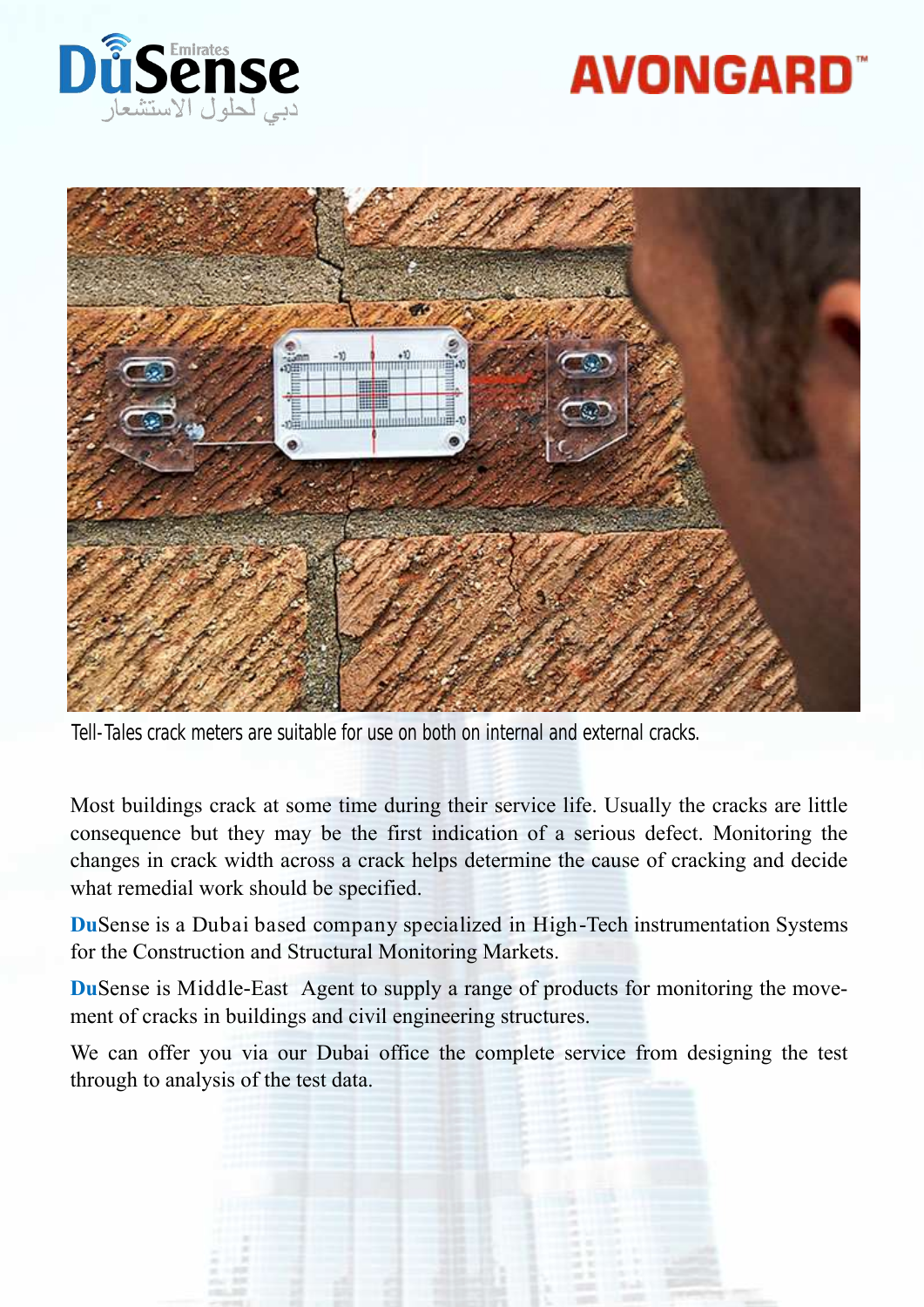

## **AVONGARD**



Tell-Tale Crack Meters monitor horizontal, vertical and the displacement movement across cracks on walls, floors and ceilings.



Fine Resolution Monitoring can be achieved using high precision calipers to measure distance between discs located on either side of the crack.